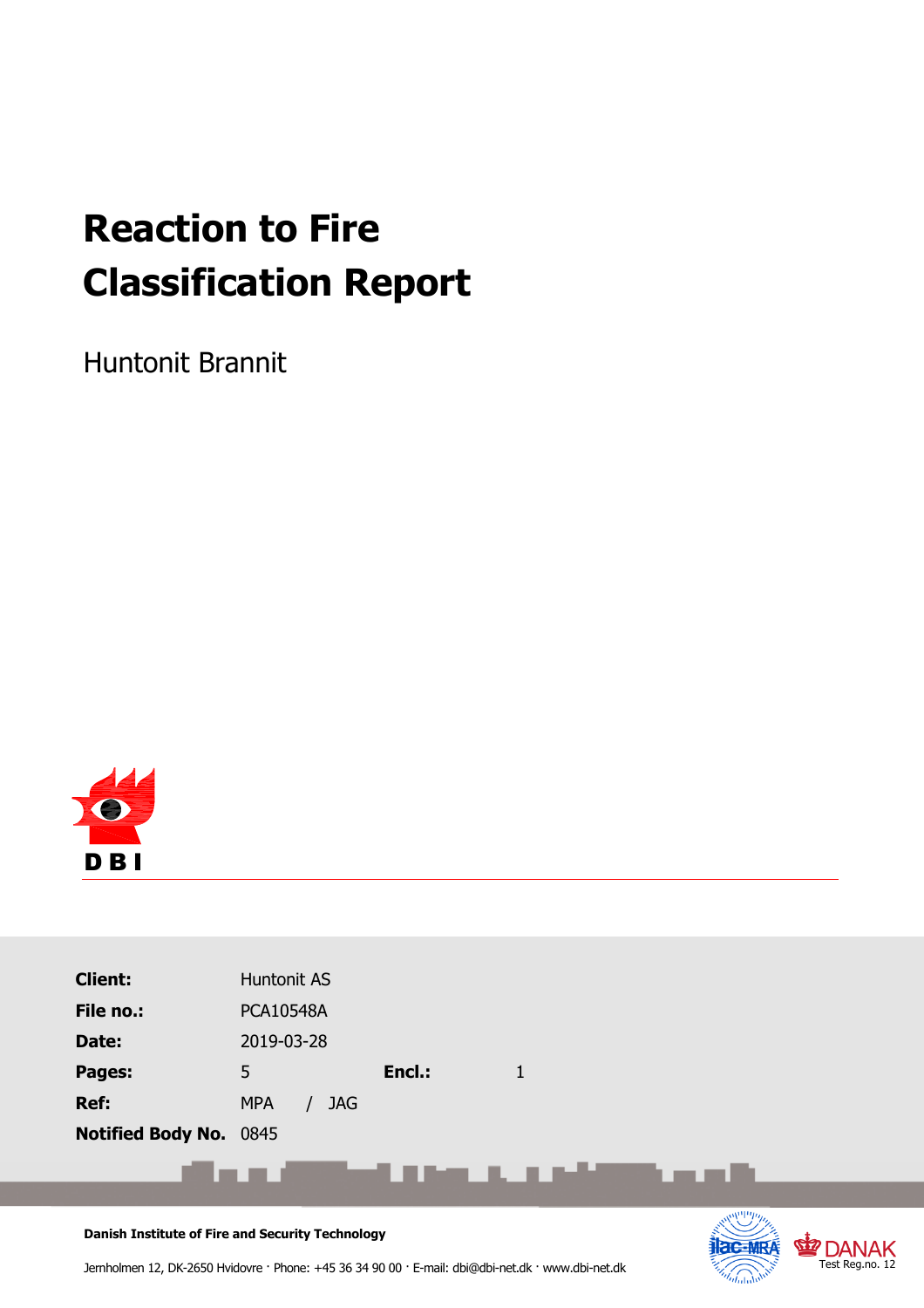

# **Client information**

Client: Huntonit AS

Address: Postboks 21

N-4701 Vennesla Norge

This Classification report should only be reproduced in extenso - in extracts only with a written agreement with this institute.

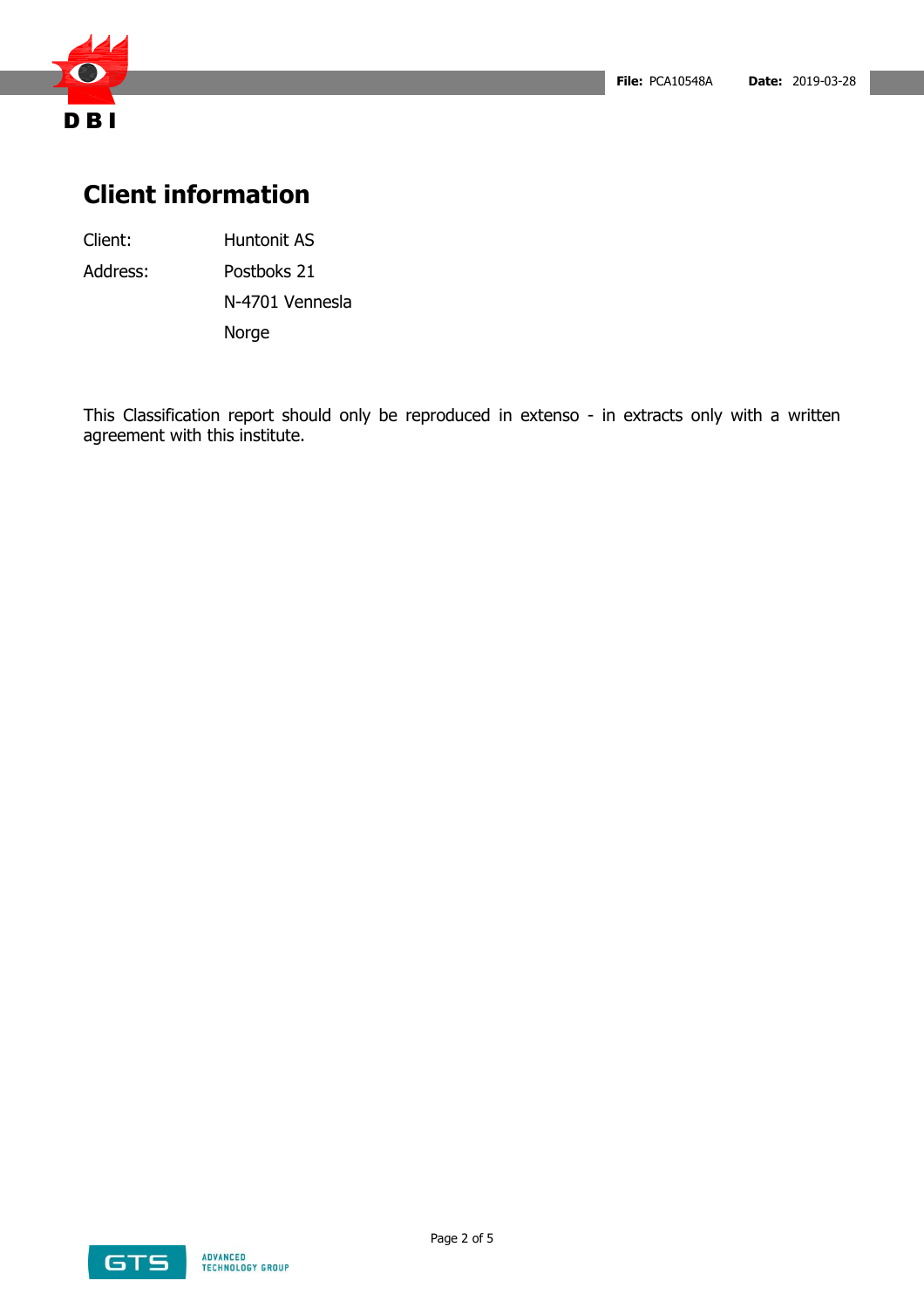

### **1. Introduction**

This classification report defines the classification assigned to the product "Huntonit Brannit" in accordance with the procedures given in EN 13501-1:2007+A1:2009.

## **2. Details of classified product**

#### **2.1 General**

The product "Huntonit Brannit" is defined as a fire retardant painted fibreboard for internal walls and ceilings according to:

EN 13986:2004 + A1:2015: Wood-based panels for use in construction – Characteristics, evaluation of conformity and marking.

#### **2.2 Product description**

The product "Huntonit Brannit" consists of a 11 mm thick tongue and groove panels of wood fibre with a nominal weight per unit area of 9 kg/m<sup>2</sup>, with 252 g/m<sup>2</sup> Bantacryl Brannit 2.0, with 32 g/m<sup>2</sup> acrylic paint on top, and with a final top layer of 21  $g/m^2$  acrylic lacquer.

The product is mounted according to the client's mounting description with a vertical structured course of distributed horizontal and vertical joints.

Further product specifications are known to DBI - Danish Institute of Fire and Security Technology and are filed under the file number below.

The product was sampled by RISE Fire Research (Notified Body No. 1084) – see enclosure 1.

#### **3. Reports and results in support of this classification**

#### **3.1 Reports**

| Name          | Name        | Report ref. No   | Test method                | Date       |
|---------------|-------------|------------------|----------------------------|------------|
| of laboratory | of client   |                  | Field of application rules |            |
| I DBI         | Huntonit AS | <b>PFA11327A</b> | EN 13823                   | 2019-03-12 |
|               |             |                  | <b>EN ISO 11925-2</b>      | 2019-03-21 |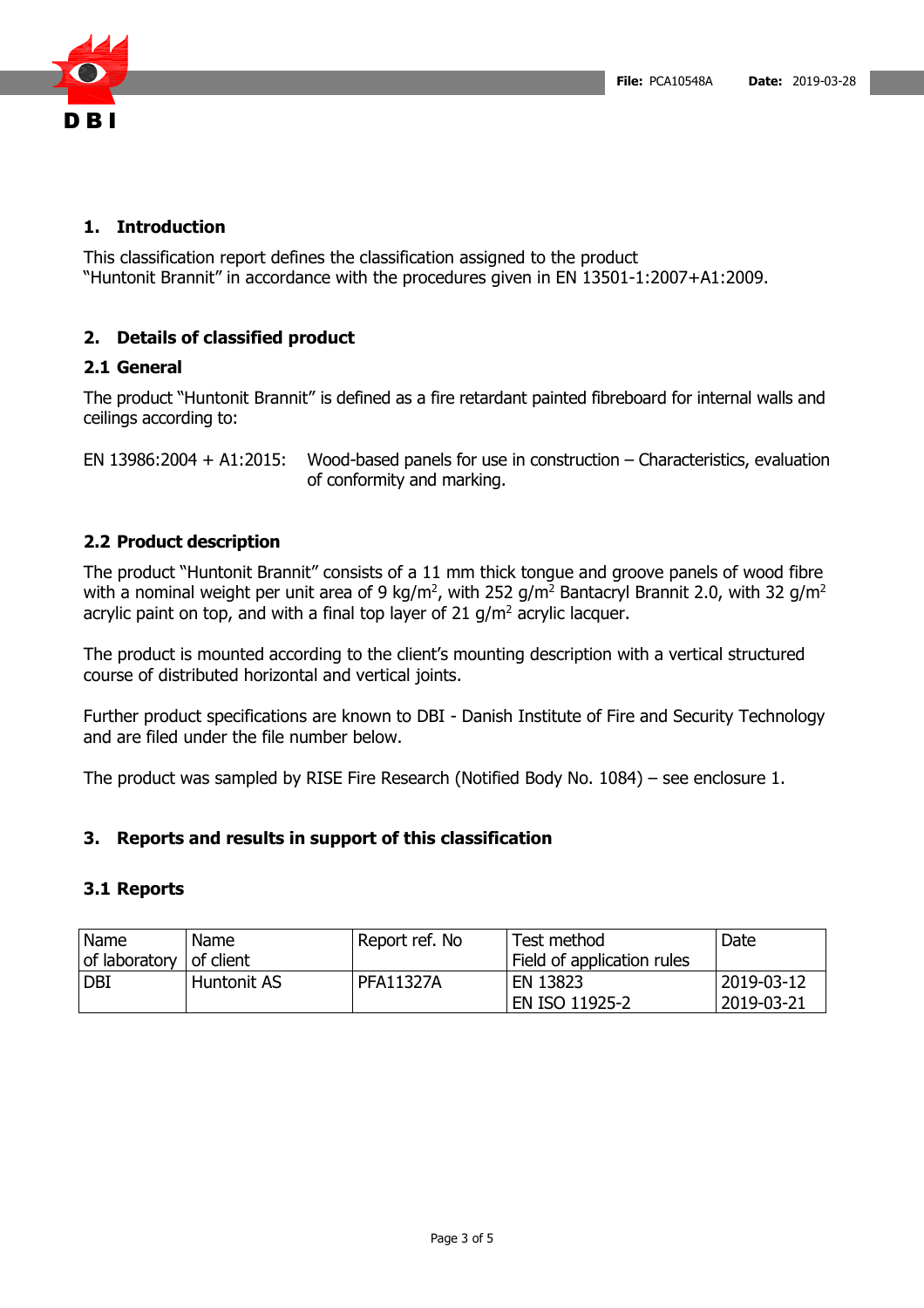

### **3.2 Results**

| Test methods                      | Parameter                                | Number<br>of tests <sup>a</sup> | <b>Results</b> |                 |
|-----------------------------------|------------------------------------------|---------------------------------|----------------|-----------------|
|                                   |                                          |                                 | Continuous     | Compliance with |
|                                   |                                          |                                 | parameter      | parameters      |
|                                   |                                          |                                 | mean           |                 |
|                                   |                                          |                                 | (m)            |                 |
| EN 13823                          | FIGRA $_{0.2 \text{ MJ}}(W/s)$           | 3                               | 46             | $(\cdot)$       |
|                                   | FIGRA $_{0.4}$ MJ (W/s)                  | 3                               | 46             | $(\cdot)$       |
|                                   | THR $_{600s}$ (MJ)                       | 3                               | 1.7            | $(\cdot)$       |
|                                   | SMOGRA (m <sup>2</sup> /s <sup>2</sup> ) | 3                               | 5              | $(\cdot)$       |
|                                   | TSP $_{600s}$ (m <sup>2</sup> )          | 3                               | 50             | $(\cdot)$       |
|                                   | $LFS <$ edge                             | 3                               | $(\cdot)$      | Y               |
|                                   | $FDP_{f \leq 10s}$                       | 3                               | $(\cdot)$      | Y               |
|                                   | $FDP_{f>10s}$                            | 3                               | $(\cdot)$      | Υ               |
| EN ISO 11925-2                    |                                          |                                 |                |                 |
| Surface flame attack,             | $F_s \leq 150$ mm within 60 s.           | 6                               | $(\cdot)$      | Y               |
| 30 s exposure                     | No ignition of filter paper              | 6                               | $(\cdot)$      | Y               |
| Edge flame attack,                | $F_s \leq 150$ mm within 60 s.           | 6                               | $(-)$          | Y               |
| 30 s exposure                     | No ignition of filter paper              | 6                               | $(\cdot)$      | Y               |
| Not for extended application<br>a |                                          |                                 |                |                 |
| "Compliant"<br>Y                  |                                          |                                 |                |                 |
| $(\cdot)$<br>not applicable       |                                          |                                 |                |                 |

## **4. Classification and field of application**

### **4.1 Reference of classification**

This classification has been carried out in accordance with clause 11.6, 11.9 and 11.10 of EN 13501- 1:2007+A1:2009.

## **4.2 Classification**

The product "Huntonit Brannit" in relation to its reaction to fire behavior is classified: B

The additional classification in relation to smoke production is: s1

The additional classification in relation to flaming droplets/particles is: d0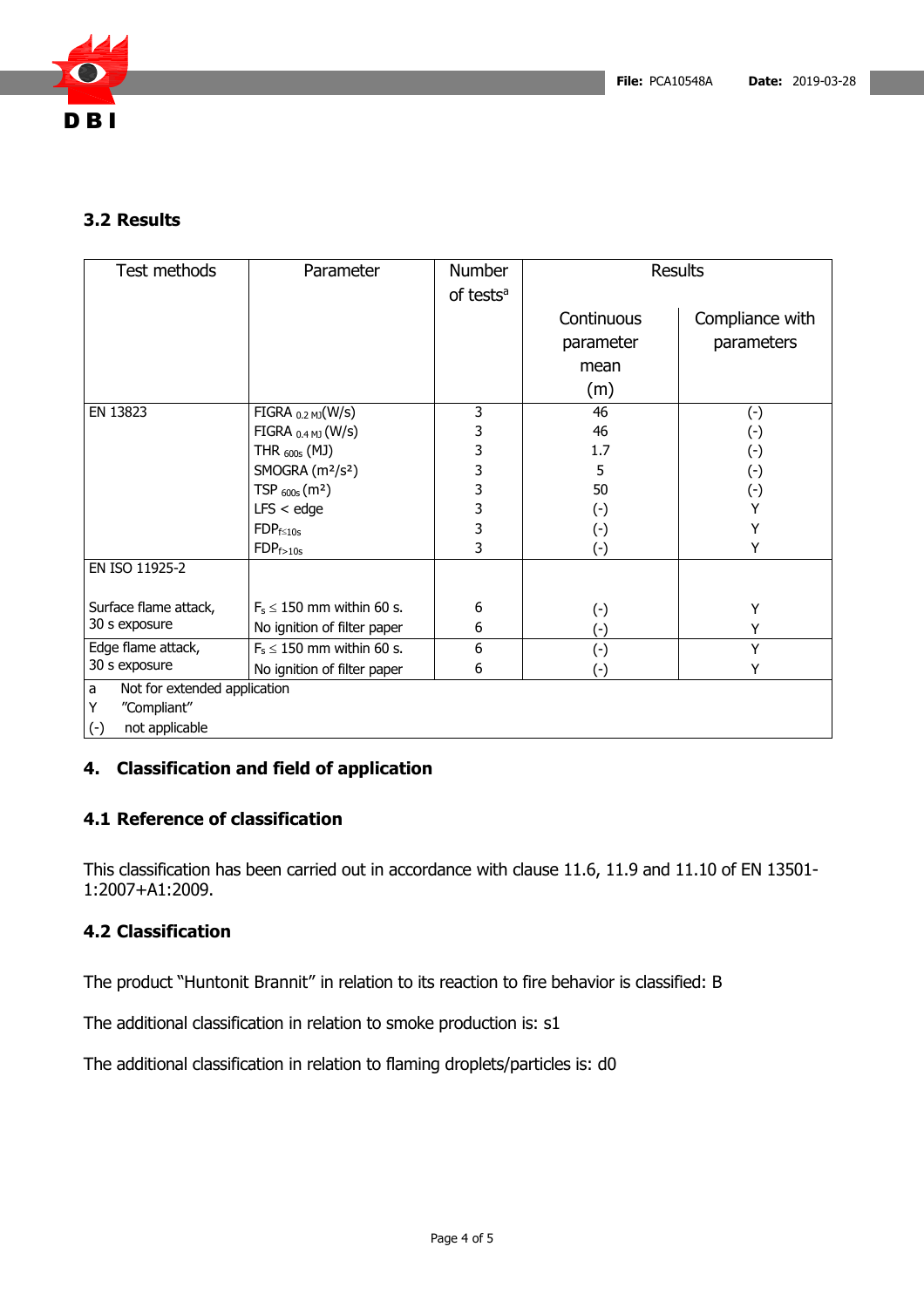

# **Reaction to fire classification:**

# **B-s1,d0**

# **4.3 Field of application**

The classification is valid for the following end use conditions:

- any substrates of classes A1 and A2-s1,d0 of at least 11 mm thickness and with a density equal to or greater than 525 kg/m<sup>3</sup>
- with the product fixed mechanically to the substrate.
- with a ventilated or non-ventilated air gap
- without air gap
- with horizontal and vertical joints as tested according to the client's mounting description

The classification is also valid for the following product parameters:

- No allowances to product parameters described in section 2.2

#### **5. Limitations**

This classification document does not represent type approval or certification of the product.

Jeppe Ankjær B.Eng. Architectural Engineering

Martin Pauner M.Sc.Civ.Eng

Huntonit AS Postboks 21 N-4701 Vennesla Norway